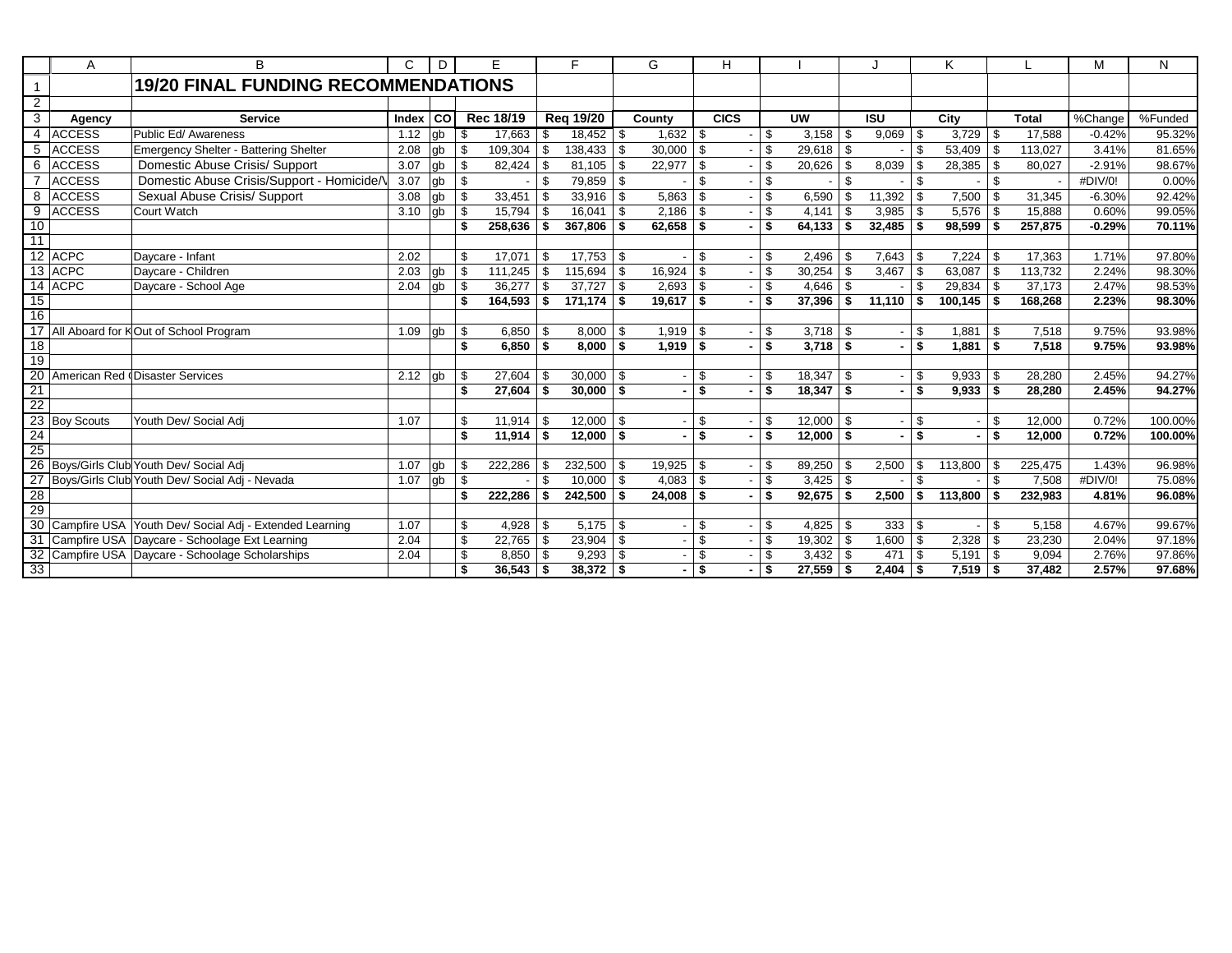|                         | A              | B                                                                   | $\mathsf{C}$ | D  |                 | E             |            | F                             | G                 |             | H                         |                |                          |                      | <b>.</b>                 |                               | K       |              |                 | M                      | N                 |
|-------------------------|----------------|---------------------------------------------------------------------|--------------|----|-----------------|---------------|------------|-------------------------------|-------------------|-------------|---------------------------|----------------|--------------------------|----------------------|--------------------------|-------------------------------|---------|--------------|-----------------|------------------------|-------------------|
| $\overline{\mathbf{3}}$ | Agency         | <b>Service</b>                                                      | Index        | СO |                 | Rec 18/19     |            | Reg 19/20                     | County            |             | <b>CICS</b>               |                | <b>UW</b>                |                      | <b>ISU</b>               |                               | City    |              | <b>Total</b>    | %Change                | %Funded           |
| $\overline{34}$         |                |                                                                     |              |    |                 |               |            |                               |                   |             |                           |                |                          |                      |                          |                               |         |              |                 |                        |                   |
| 35                      |                |                                                                     |              |    |                 |               |            |                               |                   |             |                           |                |                          |                      |                          |                               |         |              |                 |                        |                   |
|                         | $36$ CCJ       | Correctional Services - Probation Services                          | 2.09         | gb | \$              | $108,279$ \$  |            | $112,610$ \$                  | $32,254$ \$       |             |                           | \$             |                          |                      | 5,598                    | \$                            | 59,479  | \$           | 109,519         | 1.15%                  | 97.26%            |
| 37                      |                |                                                                     |              |    | \$              | $108,279$ \$  |            | $112,610$ \$                  | $32,254$ \$       |             |                           | \$             | $12,188$ \$              |                      | 5,598                    | \$                            | 59,479  | \$           | 109,519         | 1.15%                  | 97.26%            |
| 38                      |                |                                                                     |              |    |                 |               |            |                               |                   |             |                           |                |                          |                      |                          |                               |         |              |                 |                        |                   |
|                         | 39 ChildServe  | Daycare - infant                                                    | 2.02         | gb | \$              | $15,770$ \\$  |            |                               |                   |             |                           | \$.            |                          |                      |                          | \$                            | 7,658   | - \$         | 17,668          | 12.04%                 | 68.67%            |
| 40                      | ChildServe     | Daycare - Children                                                  | 2.03         | gb | \$              | $24,500$ \$   |            | $50,616$ \$                   | $5,101$ \\$       |             |                           | \$             | $5,750$ \$               |                      |                          | \$                            | 16,317  | \$           | 27,168          | 10.89%                 | 53.67%            |
| -41                     | ChildServe     | Respite                                                             | 3.11         |    | \$              | $5,000$ \$    |            | $7,000$ \ \$                  |                   | - \$        | $7,000$ \$                |                |                          | $\mathfrak{S}$       |                          | $\mathfrak{S}$                |         | \$           | 7,000           | 40.00%                 | 100.00%           |
| 42                      | ChildServe     | <b>Supported Community Living</b>                                   | 3.18         |    | \$              | 4,000         | $\sqrt{3}$ | 2,000                         | \$                | \$          | 2,000                     | - \$           |                          | \$                   |                          | \$                            |         | \$           | 2,000           | $-50.00%$              | 100.00%           |
| 43                      |                |                                                                     |              |    | \$              | $49,270$ \$   |            | 85,344                        | \$<br>$10,299$ \$ |             | $9,000$ \$                |                | $10,562$ \$              |                      |                          | \$                            | 23,975  | \$           | 53,836          | 9.27%                  | 63.08%            |
| 44                      |                |                                                                     |              |    |                 |               |            |                               |                   |             |                           |                |                          |                      |                          |                               |         |              |                 |                        |                   |
|                         | 45 ERP         | Emergency Assist. for Basic Needs - Rapid R                         | 2.01         | gb | \$              |               | \$         | $13,865$ \ \$                 | $1,637$ \ \$      |             | $\overline{\phantom{0}}$  | \$             | $2,549$ \$               |                      |                          | \$                            | 2,886   | \$           | 7,072           | #DIV/0!                | 51.01%            |
|                         | 46 ERP         | <b>Emergency Shelter</b>                                            | 2.08         | gb | $\overline{\$}$ | $177,522$ \$  |            | $181,072$ \$                  | $34,711$ \\$      |             |                           | -\$            | $67,953$ \$              |                      |                          | \$                            | 76,909  | \$           | 179,573         | 1.16%                  | 99.17%            |
|                         | $47$ ERP       | <b>Transitional Living</b>                                          | 2.07         | gb | \$              | $35,585$ \$   |            | $55,307$ \\$                  | $13,284$ \\$      |             |                           | \$             | $10,761$ \\$             |                      |                          | \$                            | 14,723  | \$           | 38,768          | 8.94%                  | 70.10%            |
|                         | 48 ERP         | Service Coordination - Rapid Re-Housing Pr                          | 3.13         | gb | $\mathfrak s$   |               | \$         | 41,595   \$                   | 1,900             | $\vert$ \$  | $\overline{\phantom{a}}$  | $\mathfrak{L}$ | $6,455$ \$               |                      | $\overline{\phantom{a}}$ | \$                            | 7,528   | $\mathbb{S}$ | 15,883          | #DIV/0!                | 38.18%            |
| 49                      |                |                                                                     |              |    | \$              | 213,107       | l \$       | $291,839$ \$                  | $51,532$ \$       |             |                           | \$             | $87,718$ \$              |                      |                          | \$                            | 102,046 | \$           | 241,296         | 13.23%                 | 82.68%            |
| 50                      |                |                                                                     |              |    |                 |               |            |                               |                   |             |                           |                |                          |                      |                          |                               |         |              |                 |                        |                   |
|                         | 51 Eyerly Ball | Public Ed/ Awareness - Prevention/Ed                                | 1.12         |    | \$              | $3,000$ \ \$  |            | 3,000                         | \$                | - \$        | $3,000$ \ \$              |                | $\blacksquare$           | \$                   |                          | \$                            |         | \$           | 3,000           | 0.00%                  | 100.00%           |
|                         | 52 Eyerly Ball | Crisis Intervention - Police Liaison                                | 3.09         |    | \$              |               | - \$       |                               | \$                | \$          |                           | \$             | $\overline{\phantom{a}}$ | \$                   |                          | \$                            |         | \$           |                 | #DIV/0!                | #DIV/0!           |
|                         | 53 Eyerly Ball | Primary Treat./Health Maint (Outpatient)-Psychiatr                  | 3.17         |    | \$              | $10,486$ \$   |            | 6,000                         | \$                | \$          | $6,000$ \ \$              |                | $\sim$                   | \$                   |                          | \$                            |         | \$           | 6,000           | $-42.78%$              | 100.00%           |
|                         | 54 Eyerly Ball | Primary Treat./Health Maint (Outpatient)-Med Mgr                    | 3.17         |    | \$              | $32,912$ \$   |            | $10,000$ \ \$                 |                   | -\$         | $6,000$ \ \$              |                | $\blacksquare$           | \$                   |                          | \$                            |         | \$           | 6,000           | $-81.77%$              | 60.00%            |
|                         | 55 Eyerly Ball | Primary Treat./Health Maint (Outpatient)-Mental H                   | 3.17         |    | \$              | $12,500$ \$   |            | $9,600$ \$                    |                   | \$          | 6,000                     | <b>S</b>       |                          | $\mathfrak{L}$       | 3,600                    | \$                            |         | \$           | 9.600           | $-23.20%$              | 100.00%           |
|                         | 56 Eyerly Ball | Primary Treat./Health Maint (Outpatient)-Mental H                   | 3.17         |    | \$              | $33,834$ \$   |            | $18,000$ \$                   |                   | \$          | $13,000$ \ \$             |                | $5,000$ \$               |                      |                          | \$                            |         | \$           | 18,000          | $-46.80%$              | 100.00%           |
|                         | 57 Eyerly Ball | Primary Treat./Health Maint (Outpatient)-Psychoed                   | 3.17         |    | \$              |               | \$         |                               | \$                | \$          |                           | \$             |                          | \$                   |                          | \$                            |         | \$           |                 | #DIV/0!                | #DIV/0!           |
|                         | 58 Eyerly Ball | Primary Treat./Health Maint (Outpatient)-Precomm                    | 3.17         |    | \$              | $60,000$ \ \$ |            | $61,800$ \ \$                 |                   | \$          | $60,000$ \ \$             |                | $\sim$                   | \$                   |                          | \$                            |         | \$           | 60,000          | 0.00%                  | 97.09%            |
|                         | 59 Eyerly Ball | Supported Comm. Living                                              | 3.18         |    | \$              | $22,200$ \$   |            | 24,420                        | \$                | - \$        | $15,000$ \ \$             |                | $\sim$                   | \$                   |                          | \$                            |         | \$           | 15.000          | $-32.43%$              | 61.43%            |
| 60                      |                |                                                                     |              |    | \$              | $174,932$ \$  |            | 132,820 \$                    |                   |             | $$109,000$ \\$            |                | $5,000$ \$               |                      | 3.600                    | \$                            |         | \$           | 117,600         | (0)<br>-\$             | 88.54%            |
| $\overline{61}$         |                |                                                                     |              |    |                 |               |            |                               |                   |             |                           |                |                          |                      |                          |                               |         |              |                 |                        |                   |
| 62                      |                |                                                                     |              |    |                 |               |            |                               |                   |             |                           |                |                          |                      |                          |                               |         |              |                 |                        |                   |
|                         | 63 FAH         | Supported Comm. Living - daily                                      | 3.18         |    | \$              |               | \$         | $20,250$ \ \$                 | $\sim$            | \$          | $20,250$ \ \$             |                |                          | \$                   | $\overline{\phantom{a}}$ | \$                            |         | \$           | 20,250          | #DIV/0!                | 100.00%           |
|                         | $64$ FAH       | Supported Comm. Living - 15 min.                                    | 3.18         |    | \$              | $80,000$ \ \$ |            | $60,000$   \$                 | $\sim$            | \$          | $48,000$ \ \$             |                | $\sim$                   | \$                   | $\sim$                   | \$                            |         | \$           | 48,000          | $-40.00%$              | 80.00%            |
|                         | 65 FAH         | Day Hab Services - day<br>Dav Hab Services - 15 min.                | 3.20         |    | \$              | $45,000$ \ \$ |            | $25,000$ \$                   | $\sim$            | \$          | $25,000$ \ \$             |                | $\sim$                   | \$                   | $\overline{\phantom{a}}$ | \$<br>$\overline{\mathbf{s}}$ |         | \$           | 25,000          | $-44.44%$<br>$-66.67%$ | 100.00%<br>50.00% |
| 67                      | 66 FAH         |                                                                     | 3.20         |    | \$<br>\$        | $15,000$ \ \$ |            | $10,000$ \ \$<br>$115,250$ \$ |                   | \$<br>- \$  | $5,000$ \$<br>$98,250$ \$ |                |                          | $\mathfrak{S}$<br>\$ |                          | \$                            |         | \$<br>\$     | 5,000<br>98,250 | $-29.82%$              | 85.25%            |
| 68                      |                |                                                                     |              |    |                 | $140,000$ \$  |            |                               |                   |             |                           |                | $\sim$                   |                      | ٠                        |                               |         |              |                 |                        |                   |
|                         | 69 Girl Scouts | Youth Dev/ Social Adj                                               |              |    |                 | 11,327        |            | $11,667$ \ \$                 |                   |             |                           | \$             | $11,667$ \$              |                      |                          |                               |         | \$           | 11,667          | 3.00%                  | 100.00%           |
| 70                      |                |                                                                     | 1.07         |    | \$<br>\$        | $11,327$ \$   | - \$       | $11,667$ \$                   |                   | -\$<br>- \$ |                           | <b>S</b>       | $11,667$ \$              |                      | $\sim$                   | \$<br>$\mathbf{s}$            |         | Ŝ.           | 11,667          | 3.00%                  | 100.00%           |
| $\overline{71}$         |                |                                                                     |              |    |                 |               |            |                               |                   |             | $\blacksquare$            |                |                          |                      |                          |                               |         |              |                 |                        |                   |
|                         |                | 72 Good Neighbor Emerg. Assistance for Basic Needs - Rent/Utility A | 2.01         |    | \$              | $25,006$ \$   |            | $26,500$ \$                   |                   | \$          |                           | \$             | $9,568$ \$               |                      |                          | \$                            | 16,259  | \$           | 25,827          | 3.28%                  | 97.46%            |
| 73                      |                | Good Neighbor Emerg. Assistance for Basic Needs - Healthy Food      | 2.01         |    | \$              | $10,660$ \$   |            | $12,000$ \ \$                 |                   | \$          | $\sim$                    | \$.            | $5,830$ \$               |                      |                          | \$                            | 5,613   | \$           | 11,443          | 7.35%                  | 95.36%            |
| 74                      |                |                                                                     |              |    | \$              | $35,666$ \$   |            | $38,500$ \ \$                 |                   | \$          |                           | \$             | $15,398$ \$              |                      |                          | \$                            | 21,872  | \$           | 37,270          | 4.50%                  | 96.81%            |
| 75                      |                |                                                                     |              |    |                 |               |            |                               |                   |             |                           |                |                          |                      |                          |                               |         |              |                 |                        |                   |
|                         |                |                                                                     |              |    |                 |               |            |                               |                   |             |                           |                |                          |                      |                          |                               |         |              |                 |                        |                   |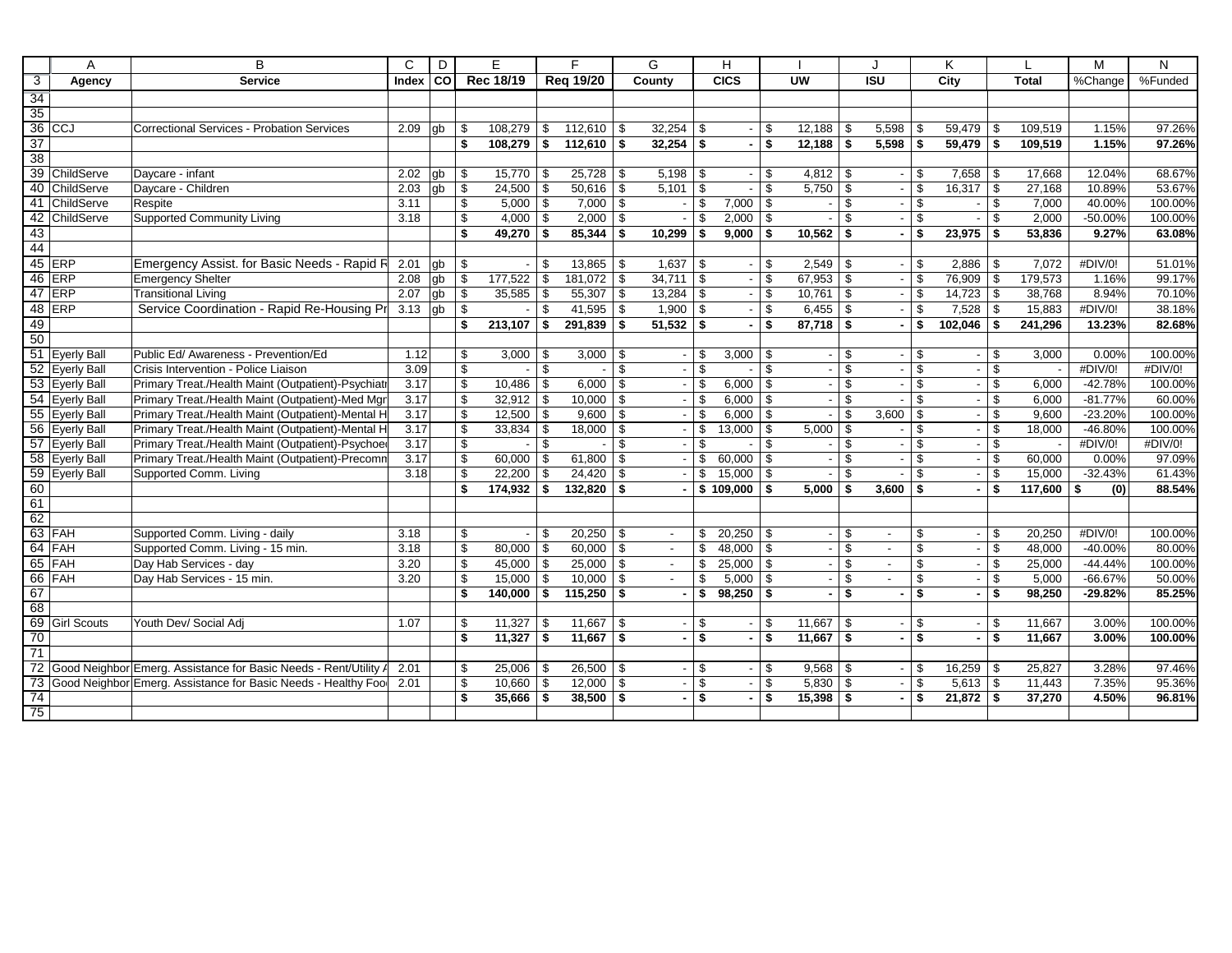|                 | A            | B                                                            | C         | D     |               | E         |                | F                |     | G       |                | н             |      |                          |      |            |                         | Κ       |     |         | M         | N       |
|-----------------|--------------|--------------------------------------------------------------|-----------|-------|---------------|-----------|----------------|------------------|-----|---------|----------------|---------------|------|--------------------------|------|------------|-------------------------|---------|-----|---------|-----------|---------|
| 3               | Agency       | <b>Service</b>                                               | Index     | l col |               | Rec 18/19 |                | <b>Rea 19/20</b> |     | County  |                | <b>CICS</b>   |      | <b>UW</b>                |      | <b>ISU</b> |                         | City    |     | Total   | %Change   | %Funded |
| $\overline{76}$ |              |                                                              |           |       |               |           |                |                  |     |         |                |               |      |                          |      |            |                         |         |     |         |           |         |
|                 | 77 HIRTA     | Transportation - City                                        | 2.13      |       | \$            | 59,383    | - \$           | 70,683           | -\$ |         | \$             | 13,700        | - \$ | $6,683$ \$               |      |            | \$                      | 39,988  | \$  | 60,371  | 1.66%     | 85.41%  |
| $\overline{78}$ | <b>HIRTA</b> | <b>Transportation - Story County</b>                         | $2.13$ gb |       | \$            | 118,013   | - \$           | 116,513          | \$  | 106,250 | \$             | 10,500        | - \$ |                          |      |            | $\mathfrak{S}$          |         | \$  | 118,913 | 0.76%     | 102.06% |
| $\overline{79}$ | <b>HIRTA</b> | <b>Transportation - Story County</b>                         | $2.13$ lo |       | \$            | 3,000     | - \$           | 3,000            | \$  | 3,000   | - \$           |               | \$   |                          | \$   |            | \$                      |         | \$  | 3,000   | 0.00%     | 100.00% |
| 80              | <b>HIRTA</b> | Transportation - Iowa City                                   | 2.13      |       | \$            | 6,000     | - \$           | 4,000            | \$  |         | \$             |               | \$.  | $4,000$ \ \$             |      |            | \$                      |         | \$  | 4,000   | $-33.33%$ | 100.00% |
| 81              |              |                                                              |           |       | \$            | 186,396   | - \$           | 194,196          | \$  | 109,250 | - \$           | 24,200        | - \$ | $12,846$ \$              |      |            | \$                      | 39,988  | \$  | 186,284 | $-0.06%$  | 95.93%  |
| 82              |              |                                                              |           |       |               |           |                |                  |     |         |                |               |      |                          |      |            |                         |         |     |         |           |         |
| $\overline{83}$ | <b>HSS</b>   | Emerg. Assistance for Basic Needs - Senior Food              | 2.01      | db    | \$            | 11,036    | - \$           | 11,366           | \$  | 1,665   | l \$           |               | \$   |                          |      |            | \$                      | 4.271   | \$  | 11.274  | 2.16%     | 99.19%  |
| 84              | <b>HSS</b>   | Activity/ Resource Center                                    | 3.14      |       | \$            | 44,632    | - \$           | 45,971           | \$  |         | \$             |               | \$   | $5,394$ \ \$             |      |            | \$                      | 39,114  | \$  | 44,508  | $-0.28%$  | 96.82%  |
| 85              | <b>HSS</b>   | Daycare - Adults/ Adult Day Center                           | 3.02      | gb    | \$            | 90,288    | - \$           | 92,997           | \$  | 18,628  | -\$            |               | \$   | $12,824$ \$              |      |            | \$                      | 60,506  | \$  | 91,958  | 1.85%     | 98.88%  |
| 86              | <b>HSS</b>   | Daycare - Adults/ Adult Day Center                           | 3.02      | lo    | \$            | 240       | -\$            | 247              | \$  | 247     | - \$           |               | \$.  |                          | \$   |            | $\mathfrak{S}$          |         | \$  | 247     | 2.92%     | 100.00% |
| 87              | <b>HSS</b>   | congregate meals                                             | 3.06      | gb    | \$            | 29,036    | - \$           | 29,907           | \$  |         | $\mathfrak{L}$ |               | \$.  | 5,051                    | \$   |            | \$                      | 24,500  | \$  | 29,551  | 1.77%     | 98.81%  |
| 88              | <b>HSS</b>   | congregate meals                                             | 3.06      | lo    | $\mathfrak s$ |           | $\mathfrak{s}$ |                  | \$  |         | \$             |               | \$   |                          | \$   |            | \$                      |         | \$  |         | #DIV/0!   | #DIV/0! |
| 89              | <b>HSS</b>   | Home Delivered Meals                                         | 3.05      | qb    | \$            | 68.465    | \$             | 70,519           | \$  | 30,705  | -\$            |               | \$.  | $24,010$ \$              |      |            | \$                      | 15,288  | \$  | 70.003  | 2.25%     | 99.27%  |
| 90              | <b>HSS</b>   | Home Delivered Meals                                         | 3.05      | llo   | \$            | 564       | - \$           | 581              | \$  | 583     | -\$            |               | \$.  |                          | \$   |            | \$                      |         | \$. | 583     | 3.37%     | 100.34% |
| 91              | <b>HSS</b>   | Home Delivered Meals - Under 60                              | 3.05      | lab   | \$            |           | \$             | 8,000            | \$  | 1,197   | -\$            |               | \$.  | $1,619$ \$               |      |            | \$                      | 2,000   | \$  | 4,816   | #DIV/0!   | 60.20%  |
| 92              | <b>HSS</b>   | Service Coordination- Outreach                               | 3.13      | gb    | \$            | 116,832   | \$             | 120,338          | \$  | 46,680  | - \$           |               | \$   | $27,857$ \$              |      |            | \$                      | 44,683  | \$  | 119,220 | 2.04%     | 99.07%  |
| 93              | <b>HSS</b>   | Service Coordination- Outreach                               | 3.13      | llo   | \$            | 699       | - \$           | 720              | \$  | 720     | -\$            |               | \$   |                          | \$   |            | $\mathbf{\$}$           |         | \$  | 720     | 3.00%     | 100.00% |
| 94              |              |                                                              |           |       | \$            | 361,792   | - \$           | 380,646          | \$  | 100.425 | <b>S</b>       |               | \$   | $82.093$ \$              |      |            | \$                      | 190,362 | \$  | 372,880 | 3.06%     | 97.96%  |
| 95              |              |                                                              |           |       |               |           |                |                  |     |         |                |               |      |                          |      |            |                         |         |     |         |           | #DIV/0! |
| 96              |              | Iowa Able Foun Budget Credit Counseling - Financial Coaching | 2.14      | qb    | \$            | 1,200     | - \$           | 1,500            | -\$ | 502     | l S            |               | \$   | $621 \quad$ \$           |      |            | \$                      |         | \$  | 1,123   | $-6.42%$  | 74.87%  |
| 97              |              | Iowa Able Foun Budget Credit Counseling - Microlending       | 2.14      | gb    | \$            |           | -S             |                  | \$  |         | \$             |               | \$   |                          | \$   |            | \$                      |         | \$  |         | #DIV/0!   | #DIV/0! |
| 98              |              |                                                              |           |       | \$            | 1,200     | - \$           | 1,500            | \$  | 502     | - \$           |               | \$   | $621$ \$                 |      |            | \$                      |         | \$  | 1,123   | $-6.42%$  | 74.87%  |
| 99              |              |                                                              |           |       |               |           |                |                  |     |         |                |               |      |                          |      |            |                         |         |     |         |           |         |
| 100             |              |                                                              |           |       |               |           |                |                  |     |         |                |               |      |                          |      |            |                         |         |     |         |           |         |
|                 | 101 LegAid   | Legal Aid - Civil                                            | 2.10      | gb    | \$            | 248,041   | -\$            | 270,300          | \$  | 93,559  | <b>\$</b>      | $40,000$ \ \$ |      | $16,624$ \ \$            |      | 6,224      | \$                      | 98,888  | \$  | 255,295 | 2.92%     | 94.45%  |
|                 | 102 LegAid   | Legal Aid - Civil                                            | 2.10      | llo   | \$            | 5,800     | -\$            | 6,500            | \$  | 6,500   | <b>S</b>       |               | \$   | $\overline{\phantom{a}}$ | l \$ |            | $\mathbf{\hat{s}}$      |         | \$  | 6,500   | 12.07%    | 100.00% |
| 103             |              |                                                              |           |       | \$            | 253,841   | \$             | 276,800          | \$  | 100,059 | l \$           | 40,000        | - \$ | $16,624$ \$              |      | 6.224      | \$                      | 98,888  | \$  | 261,795 | 3.13%     | 94.58%  |
| 104             |              |                                                              |           |       |               |           |                |                  |     |         |                |               |      |                          |      |            |                         |         |     |         |           |         |
| $105$ LSI       |              | Family Dev/ Ed                                               | 1.10      |       | \$            | 14,167    | -\$            | 14,450           | \$  |         | \$             |               | \$   | $14,269$ \ \$            |      |            | \$                      |         | ፍ   | 14,269  | 0.72%     | 98.75%  |
| 106 LSI         |              | Family Dev/ Ed - Parents as Teachers                         | 1.10      |       | \$            | 11,700    | -\$            | 11,934           | \$  |         | \$             |               | £.   |                          |      |            | $\overline{\mathbb{S}}$ |         | \$  | 11,934  | 2.00%     | 100.00% |
| 107 LSI         |              | Crisis Intervention - Crisis Childcare                       | 3.09      | gb    | \$            | 24,714    | l \$           | 25,015           | \$  | 3,000   | - \$           |               | \$   |                          |      | 957        | \$                      | 5,700   | \$  | 25,005  | 1.18%     | 99.96%  |
| 108 LSI         |              | Respite                                                      | 3.11      |       | \$            | 5,000     | l \$           | 5,000            | \$  |         | \$             | 2,000         | - \$ |                          | \$   |            | \$                      |         | \$  | 2,000   | $-60.00%$ | 40.00%  |
| $109$ LSI       |              | Supported Comm Living - 15 min                               | 3.18      |       | \$            | 6,200     | -\$            | 6,200            | \$  |         | \$             | 6,200         | \$   |                          | \$   |            | \$                      |         | \$  | 6,200   | 0.00%     | 100.00% |
| $110$ LSI       |              | Primary Treat./Health Maint (Outpatient) School B            | 3.17      | gb    | \$            | 32,000    | -\$            |                  | \$  |         | \$             |               | \$   |                          | \$   |            | \$                      |         | \$  |         | -100.00%  | #DIV/0! |
| 111             |              |                                                              |           |       | \$            | 93,781    | -S             | 62,599           | \$  | 3,000   | - \$           | 8,200         | \$   | 41,551                   | \$   | 957        | \$                      | 5,700   | \$  | 59,408  | $-36.65%$ | 94.90%  |
| 112             |              |                                                              |           |       |               |           |                |                  |     |         |                |               |      |                          |      |            |                         |         |     |         |           |         |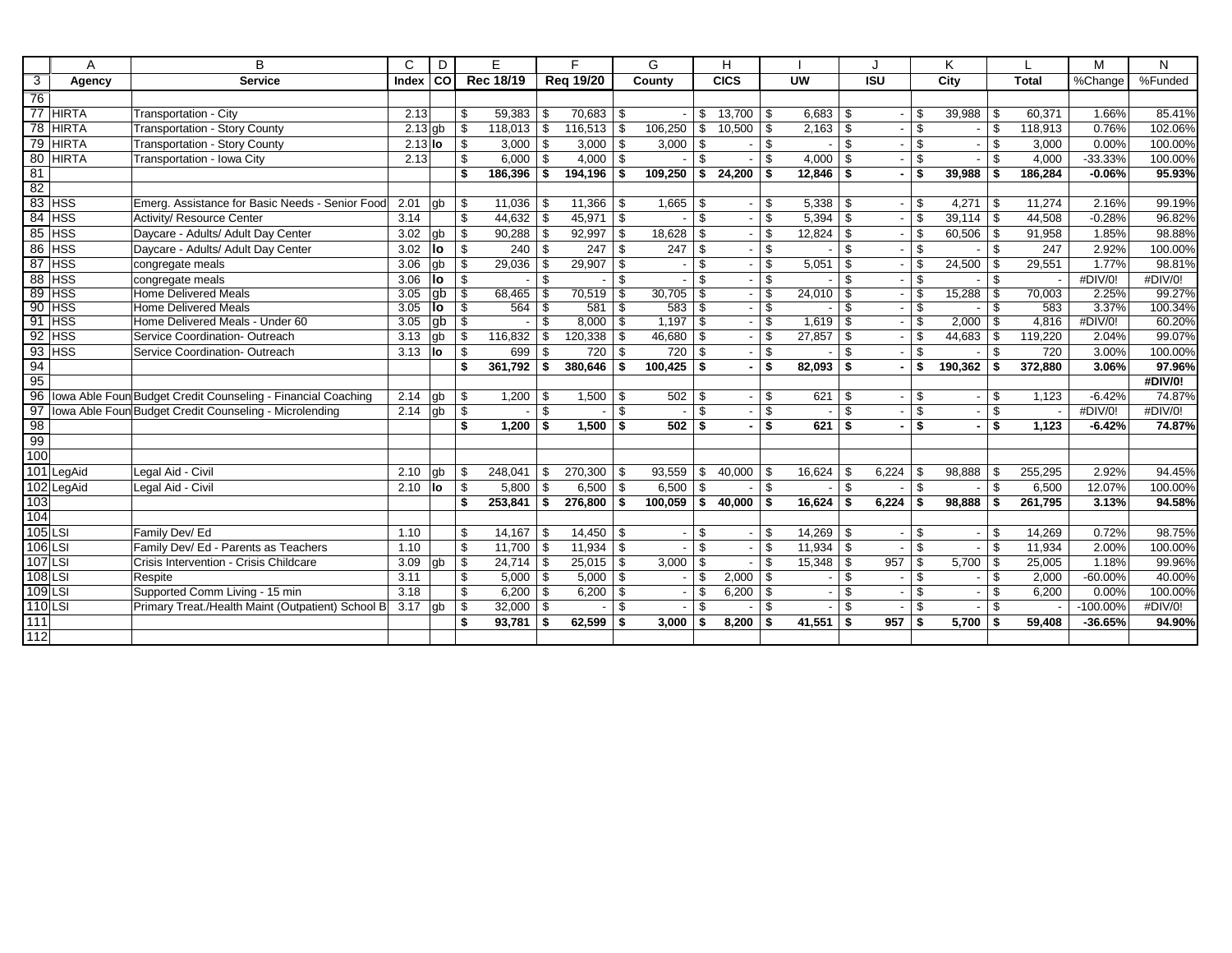|                | A               | B                                                         | $\mathsf{C}$ | D           |                         | E                        |                         | F                    |                         | G                    |                          | н             |      |                          |          | J                        |                          | K           |                         |              | M           | N       |
|----------------|-----------------|-----------------------------------------------------------|--------------|-------------|-------------------------|--------------------------|-------------------------|----------------------|-------------------------|----------------------|--------------------------|---------------|------|--------------------------|----------|--------------------------|--------------------------|-------------|-------------------------|--------------|-------------|---------|
| $\overline{3}$ | Agency          | <b>Service</b>                                            | Index CO     |             |                         | Rec 18/19                |                         | <b>Reg 19/20</b>     |                         | County               |                          | CICS          |      | $\overline{\mathsf{uw}}$ |          | $\overline{ISU}$         |                          | City        |                         | <b>Total</b> | %Change     | %Funded |
|                | <b>113 MSL</b>  | Enclave Services - 1/4 hour                               | 1.05         |             | \$                      | 958                      | \$                      | $45,255$ \ \$        |                         |                      | \$                       | $2,000$ \ \$  |      |                          | \$       |                          | \$                       |             | \$                      | 2,000        | 108.77%     | 4.42%   |
|                | <b>114 MSL</b>  | Supported Comm Living- day                                | 3.18         |             | $\overline{\mathbb{S}}$ | $\overline{\phantom{a}}$ | $\overline{\mathbb{S}}$ |                      | $\overline{\mathbb{S}}$ |                      | $\overline{\mathcal{S}}$ |               | \$   |                          | \$       |                          | $\overline{\mathcal{S}}$ |             | $\overline{\mathbb{S}}$ |              | #DIV/0!     | #DIV/0! |
|                | <b>115 MSL</b>  | Supported Comm Living - 15 min.                           | 3.18         |             | \$                      | 6,000                    | \$                      | 2,780                | \$                      |                      | \$                       | 2,780         | \$   |                          | \$       |                          | \$                       |             | \$                      | 2,780        | $-53.67%$   | 100.00% |
|                | <b>116 MSL</b>  | Day Hab Services - day                                    | 3.20         |             | \$                      | 39,000                   | -\$                     | 19,997               | \$                      |                      | \$                       | 19,997        | \$   |                          | \$       | $\overline{\phantom{0}}$ | \$                       |             | \$                      | 19.997       | $-48.73%$   | 100.00% |
|                | <b>117 MSL</b>  | Day Hab Services - 15 min.                                | 3.20         |             | \$                      | 250                      | \$                      | 70                   | \$                      |                      | \$                       | 70            | \$   |                          | \$       |                          | \$                       |             | \$                      | 70           | $-72.00%$   | 100.00% |
| 118            |                 |                                                           |              |             | \$                      | 46,208                   | \$                      | $68.102$ \ \$        |                         |                      | \$                       | $24,847$ \$   |      |                          | \$       | ٠.                       | \$                       |             | \$                      | 24,847       | $-46.23%$   | 36.48%  |
| 119            |                 |                                                           |              |             |                         |                          |                         |                      |                         |                      |                          |               |      |                          |          |                          |                          |             |                         |              |             |         |
|                | 120 MGMC        | Community Clinics - Comm Clinics/ Health Ed               | 3.01         | <b>l</b> ph | \$                      | 131,165                  | -\$                     | 137,500              | \$                      | 107,000              | <b>S</b>                 |               | - \$ | 10,167                   | -\$      | 2,569                    | \$                       | 17,000      | \$                      | 136,736      | 4.25%       | 99.44%  |
|                | 121 MGMC        | In-Home Nursing - RN Skilled Nursing                      | 3.12         | ph          | \$                      | 77,000                   | \$                      | 83,500               | \$                      | 78,000               | -\$                      |               | \$   |                          |          |                          | \$                       |             | \$                      | 83,125       | 7.95%       | 99.55%  |
|                | 122 MGMC        | In-Home Hospice                                           | 3.15         | ph          | \$                      | 59,900                   | \$                      | $63,500$ \ \$        |                         | 47,000 $\frac{1}{9}$ |                          |               | -\$  | $16,050$ \$              |          |                          | \$                       |             | \$                      | 63,050       | 5.26%       | 99.29%  |
|                | 123 MGMC        | In-Home Health Monitoring-Lifeline                        | 3.03         | ph          | \$                      | 13,500                   | $\mathbb{S}$            |                      | \$                      |                      | \$                       | $\sim$        | \$   |                          | \$       |                          | \$                       |             | \$                      |              | $-100.00\%$ | #DIV/0! |
|                | 124 MGMC        | Home Health Assistance - Homemaker                        | 3.04         | ph          | \$                      | 150,657                  | \$                      | $157,500$ \$         |                         | 123,000              | <b>S</b>                 | $\sim$        | -\$  | 18,087                   | \$       |                          | \$                       | 15,500      | \$                      | 156,587      | 3.94%       | 99.42%  |
| 125            |                 |                                                           |              |             | \$                      | 432,222                  | - \$                    | 442,000              | \$                      | $355,000$ \$         |                          |               | \$   | 49,429                   | - \$     | 2,569                    | \$                       | 32,500      | \$                      | 439,498      | 1.68%       | 99.43%  |
| 126            |                 |                                                           |              |             |                         |                          |                         |                      |                         |                      |                          |               |      |                          |          |                          |                          |             |                         |              |             |         |
|                | 127 MICA        | Head Start Preschool                                      | 1.06         | gb          | \$                      |                          | \$                      | $17,400$ \ \$        |                         |                      | \$                       |               | \$   |                          | \$       |                          | \$                       |             | \$                      |              | #DIV/0!     | 0.00%   |
|                | 128 MICA        | Family Dev/ Ed-Steps 2 Success                            | 1.10         | q           | \$                      | 22,462                   | \$                      | $22,462$ \ \$        |                         | 7,039                | \$                       |               | \$   | 8,144                    | \$       |                          | \$                       | 7,279       | \$                      | 22,462       | 0.00%       | 100.00% |
|                | 129 MICA        | Emerg. Assistance for Basic Needs - Food Pantry           | 2.01         | gb          | \$                      | 32,539                   | -\$                     | $34,039$ \ \$        |                         | 3,214                | - \$                     |               | \$   | $9,668$ \$               |          |                          | \$                       | 20,517      | \$                      | 33,399       | 2.64%       | 98.12%  |
|                | 130 MICA        | Community Clinics - Child Dental                          | 3.01         | gb          | \$                      | 7,500                    | \$                      |                      |                         | 900                  | \$                       |               | \$   | 4,269                    | \$       | 825                      | \$                       |             |                         | 7,644        | 1.92%       | 94.53%  |
|                | 131 MICA        | Community Clinics - flouride varnish                      | 3.01         | gb          | \$                      | 2,400                    | \$                      | $2,400$ \$           |                         | 150                  | \$                       |               | \$   | $1,000$ \$               |          | 425                      | \$                       | 825         | \$                      | 2,400        | 0.00%       | 100.00% |
|                | 132 MICA        | Community Clinics - Dental Clinic                         | 3.01         | gb          | \$                      | 178,554                  | \$                      | 198,554              | \$                      | 33,287               | \$                       |               | \$   | 60,888                   | - \$     | 3,232                    | \$                       | 90,000      | \$                      | 187,407      | 4.96%       | 94.39%  |
| 133            |                 |                                                           |              |             | \$                      | 243,455                  | \$                      | 282,941              | \$                      | 44,590               | \$                       |               | \$   | $83,969$ \$              |          | 4,482                    | \$                       | 120,271     | \$                      | 253,312      | 4.05%       | 89.53%  |
| 134            |                 |                                                           |              |             |                         |                          |                         |                      |                         |                      |                          |               |      |                          |          |                          |                          |             |                         |              |             |         |
|                | 135 NAMI        | Adv for Social Dev- Wellness Center                       | 1.02         |             | \$                      | 54,500                   | - \$                    | $73,700$ \$          |                         |                      | \$                       |               |      |                          | \$       |                          | \$                       |             | \$                      | 54,612       | 0.21%       | 74.10%  |
|                | <b>136 NAMI</b> | Adv for Social Dev- Family/Cons. Ed                       | 1.02         |             | \$                      | 22,167                   | \$                      | 23,660               | \$                      |                      | \$                       | 13,984        | \$   | 8,238                    | \$       |                          | \$                       |             | \$                      | 22,222       | 0.25%       | 93.92%  |
|                | 137 NAMI        | Adv for Social Dev-Family/Cons. Support                   | 1.02         |             | \$                      | $21,250$ \$              |                         | $28,820$ \$          |                         | $\sim$               | \$                       | $10,975$ \ \$ |      | 10,281                   | <b>S</b> |                          | \$                       |             | \$                      | 21,256       | 0.03%       | 73.75%  |
|                | 138 NAMI        | Public Ed/ Awareness                                      | 1.12         |             | \$                      | 28,150                   | -\$                     | $36,820$ \ \$        |                         |                      | \$                       | $13,984$ \$   |      | 7,435                    | \$       |                          | \$                       | 7,163       | \$                      | 28,582       | 1.53%       | 77.63%  |
|                | <b>139 NAMI</b> | Public Ed/ Awareness - NAMI on campus                     | 1.12         |             | \$                      | $4,246$ \$               |                         |                      |                         | $\sim$               | -\$                      |               |      | $1,413$ \$               |          | 1,500                    | \$                       |             | \$                      | 4,191        | $-1.30%$    | 97.47%  |
|                | <b>140 NAMI</b> | Emerg Assist. For Basic Needs                             | 2.01         |             | \$                      | 3,122                    | \$                      | $3,350$ \$           |                         |                      | \$                       | $3,122$ \$    |      |                          | \$       |                          | \$                       |             | \$                      | 3,122        | 0.00%       | 93.19%  |
| 141            |                 |                                                           |              |             | \$                      | $133,435$ \$             |                         | $170,650$ \$         |                         |                      | \$                       | $97,955$ \$   |      | 27,367                   | - \$     | $1,500$ \$               |                          | 7,163       | <b>S</b>                | 133,985      | 0.41%       | 78.51%  |
| 142            |                 |                                                           |              |             |                         |                          |                         |                      |                         |                      |                          |               |      |                          |          |                          |                          |             |                         |              |             |         |
|                |                 | 143 Raising Reader Family Dev/Ed - Thrive by Five         | 1.10         | gb          | \$                      | 16,653                   | - \$                    | 42,670 $\frac{1}{3}$ |                         |                      |                          |               | - \$ |                          |          |                          | \$                       |             |                         | 18,077       | 8.55%       | 42.36%  |
|                |                 | 144 Raising Reader Family Dev/Ed - Out of School Learning | 1.10         |             | \$                      | 21,037                   | \$                      | $46,018$ \\$         |                         | 5,311                | \$                       | $\sim$        | \$   | $6,789$ \$               |          | 1,000                    | \$                       |             |                         | 26,839       | 27.58%      | 58.32%  |
|                |                 | 145 Raising Reader Family Dev/Ed - Adv for Social Dev     | 1.10         | gb          | \$                      | 35,250                   | \$                      | $38,900$ \ \$        |                         | 3,000                | <b>S</b>                 |               | -\$  | $30,569$ \$              |          |                          | \$                       |             | \$                      | 33,569       | $-4.77%$    | 86.30%  |
| 146            |                 |                                                           |              |             | \$                      | 72,940                   | \$                      | $127,588$ \ \$       |                         | 12,464               | - \$                     |               | - \$ | $41,684$ \$              |          | 1,000                    | \$                       | $23,337$ \$ |                         | 78,485       | 7.60%       | 61.51%  |
| 147            |                 |                                                           |              |             |                         |                          |                         |                      |                         |                      |                          |               |      |                          |          |                          |                          |             |                         |              |             |         |
| 148            |                 |                                                           |              |             |                         |                          |                         |                      |                         |                      |                          |               |      |                          |          |                          |                          |             |                         |              |             |         |
|                | 149 RSVP        | Volunteer Management                                      | 1.11         | gb          | \$                      | 64,060                   | -\$                     | 64,700 $\frac{1}{3}$ |                         | 19,800               | \$                       |               | \$   | 22,113                   | \$       |                          | \$                       |             |                         | 64,546       | 0.76%       | 99.76%  |
|                | 150 RSVP        | Disaster Services - Vol Mgmt for Emergencies              | 2.12         | gb          | \$                      | 7,960                    | - \$                    | $8,100$ \ \$         |                         | 1,276                | -\$                      | $\sim$        | -\$  |                          | \$       | $\blacksquare$           | \$                       |             |                         | 7,998        | 0.48%       | 98.74%  |
|                | 151 RSVP        | Transportation                                            | 2.13         | gb          | \$                      | 16,338                   | \$                      | 16,900               | \$                      | 5,684                | \$                       |               | \$   | 9,737                    | \$       |                          | \$                       | 1,238       | \$                      | 16,659       | 1.96%       | 98.57%  |
| 152            |                 |                                                           |              |             | \$                      | 88,358                   | -\$                     | 89,700               | \$                      | 26,760               | \$                       | $\sim$        | -\$  | $31,850$ \$              |          | $\blacksquare$           | \$                       | 30,593      | \$                      | 89.203       | 0.96%       | 99.45%  |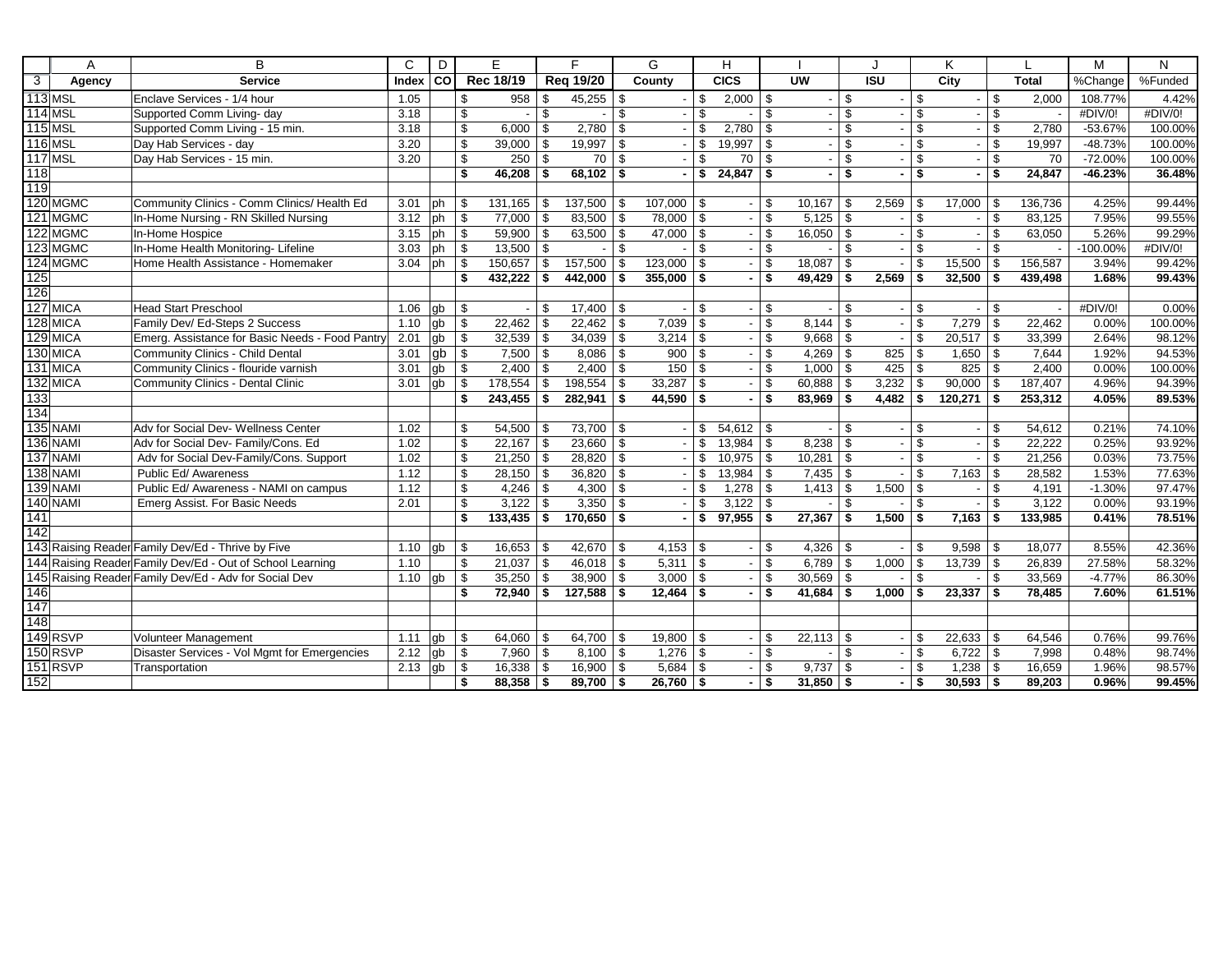|                 | A              | B                                                  | C                    | D     | E.                 |          | F                |      | G             |              | H             |      |               |              |            |    | K.     |     |              | M           | N       |
|-----------------|----------------|----------------------------------------------------|----------------------|-------|--------------------|----------|------------------|------|---------------|--------------|---------------|------|---------------|--------------|------------|----|--------|-----|--------------|-------------|---------|
| $\overline{3}$  | Agency         | <b>Service</b>                                     | Index                | l col | Rec 18/19          |          | <b>Reg 19/20</b> |      | County        |              | <b>CICS</b>   |      | <b>UW</b>     |              | <b>ISU</b> |    | City   |     | <b>Total</b> | %Change     | %Funded |
| 153<br>154      |                |                                                    |                      |       |                    |          |                  |      |               |              |               |      |               |              |            |    |        |     |              |             |         |
|                 |                |                                                    |                      |       |                    |          |                  |      |               |              |               |      |               |              |            |    |        |     |              |             |         |
|                 | 155 Stime      | Davcare - Infant                                   | 2.02                 | gb    | \$<br>10,104       | l \$     | 7,350            | \$   |               |              |               | \$   | $4,200$ \ \$  |              |            | \$ |        | \$  | 7,350        | $-27.26%$   | 100.00% |
|                 | 156 Stime      | Davcare - Children                                 | 2.03                 | gb    | \$<br>89,127       | l \$     | 97,650           | \$   | $39,765$ \ \$ |              |               | \$   |               |              |            | \$ |        | \$  | 92,899       | 4.23%       | 95.13%  |
|                 | 157 Stime      | Daycare - School Age                               | 2.04                 | gb    | \$<br>1,011        | l \$     |                  | \$   |               | -S           |               | \$   |               | \$           |            | \$ |        | \$  |              | $-100.00\%$ | #DIV/0! |
| 158             |                |                                                    |                      |       | \$<br>$100,242$ \$ |          | 105,000          | \$   | $42,915$ \$   |              |               | \$   | $57,334$ \$   |              |            | \$ |        | \$  | 100,249      | 0.01%       | 95.48%  |
| $\frac{1}{159}$ |                |                                                    |                      |       |                    |          |                  |      |               |              |               |      |               |              |            |    |        |     |              |             |         |
|                 | 160 The Arc    | <b>Advocacy for Social Dev</b>                     | 1.02                 |       | \$<br>27,448       | - \$     | 28,500           | -S   |               | -\$          |               | \$.  | $28,215$ \$   |              |            | \$ |        | \$  | 28,215       | 2.79%       | 99.00%  |
|                 | 161 The Arc    | Employment Assistance - Project SEARCH             | 1.01                 |       | \$                 | \$       |                  | \$   |               | \$           |               | \$   |               | \$           |            | \$ |        | \$  |              | #DIV/0!     | #DIV/0! |
|                 | 162 The Arc    | <b>Respite Care</b>                                | 3.11                 |       | \$<br>12,000       | l \$     | 12,000           | \$   |               | \$           |               | \$   | $8,000$ \$    |              |            | \$ | 4,000  | \$  | 12,000       | 0.00%       | 100.00% |
|                 | 163 The Arc    | Service Coordination                               | 3.13                 |       | \$<br>3,685        | l \$     | 3,750            | \$   |               | \$           | 1,040         | \$   |               |              |            | \$ | 1,400  | \$  | 3,716        | 0.84%       | 99.09%  |
|                 | 164 The Arc    | Special Recreation - Active Lifestyles             | 3.19                 |       | \$<br>51,813       | l \$     | 55,000           | \$   |               | \$           | 42,000        | \$   | $5,000$ \$    |              |            | \$ | 5,000  | \$  | 52,000       | 0.36%       | 94.55%  |
| 165<br>166      |                |                                                    |                      |       | \$<br>94,946       |          | 99,250           | \$   |               | \$           | $43,040$ \$   |      | $42,491$ \$   |              |            | \$ | 10,400 | \$  | 95,931       | 1.04%       | 96.66%  |
|                 |                |                                                    |                      |       |                    |          |                  |      |               |              |               |      |               |              |            |    |        |     |              |             |         |
|                 | <b>167 TSA</b> | Emerg. Assist. For Basic Needs- Rent/Utility Assis | 2.01                 |       | \$<br>34,567       | - \$     | 43,000           | \$   |               | -\$          |               | \$   |               |              | 994        | \$ | 22,748 |     | 36,024       | 4.22%       | 83.78%  |
|                 | <b>168 TSA</b> | Emerg. Assist. For Basic Needs- Food Pantry        | 2.01                 |       | \$<br>15,686       | l \$     | 26,500           | \$   | 1,500         | l \$         |               | \$   |               |              | 494        | Ŝ. | 8,003  | \$. | 18,344       | 16.95%      | 69.22%  |
|                 | 169 TSA        | <b>Disaster Services</b>                           | $\overline{2.12}$ gb |       | \$<br>2,996        | l \$     | 6,000            | -\$  | 1,125         | l \$         |               | \$   | $1,196$ \$    |              |            | \$ | 911    | \$  | 3,232        | 7.88%       | 53.87%  |
|                 | 170 TSA        | Budget/ Credit Counseling - Rep Payee              | 2.14                 |       | \$<br>32,759       | l \$     | 35,500           | \$   |               | \$           | 13,000        | \$   | $6,731$ \ \$  |              |            | \$ | 13,122 | \$  | 32,853       | 0.29%       | 92.54%  |
|                 | $171$ TSA      | Budget/ Credit Counseling - Bill Payer             | $2.14$ gb            |       | \$<br>7.687        | - \$     | 9.000            | \$   | 2.500         | - \$         |               | \$.  |               |              |            | \$ | 4.020  | \$  | 7,687        | 0.00%       | 85.41%  |
| 172             |                |                                                    |                      |       | \$<br>93.695       | - \$     | 120,000          | \$   | 5.125         | l \$         | $13,000$ \ \$ |      | $29,723$ \$   |              | 1.488      | \$ | 48.804 | \$  | 98,140       | 4.74%       | 81.78%  |
| 173             |                |                                                    |                      |       |                    |          |                  |      |               |              |               |      |               |              |            |    |        |     |              |             |         |
|                 | $174$ UCC      | Daycare - Infant                                   | 2.02                 | qb    | \$<br>78,220       | l \$     | 86,372           | -\$  | 8,450         | $\mathsf{I}$ |               | \$   | 6,346         | -\$          | 37.422     | \$ | 28,317 |     | 80,535       | 2.96%       | 93.24%  |
|                 | $175$ UCC      | Davcare - Children                                 | 2.03                 | gb    | \$<br>89,080       | l \$     | 97,988           | \$   | 7,656         | $\sqrt{3}$   |               | \$   |               |              | 38,634     | \$ | 33,799 | \$  | 90,577       | 1.68%       | 92.44%  |
|                 | <b>176 UCC</b> | Daycare - School Age                               | 2.04                 |       | \$<br>4,660        | l \$     | 4,734            | \$   |               | \$           |               | \$   |               | $\mathbf{s}$ | 4,660      | \$ |        | \$. | 4,660        | 0.00%       | 98.44%  |
|                 | 177 UCC        | Daycare - Comfort Zone                             | 2.05                 | ab    | \$<br>4,996        | l \$     | 5,496            | \$   | 714           | l \$         |               | \$.  | $1,430$ \$    |              | 1,866      | \$ | 1,079  | \$  | 5.089        | 1.86%       | 92.59%  |
|                 | <b>178 UCC</b> | Daycare - Preschool                                | 1.06                 |       | \$<br>17,238       | <b>S</b> | 18,301           | \$   |               | -S           |               | \$   |               | \$           | 17,371     | \$ |        | \$  | 17,371       | 0.77%       | 94.92%  |
| 179             |                |                                                    |                      |       | 194,194            | - \$     | 212,891          | \$   | 16.820        | ∣\$.         |               | \$   | $18,264$ \$   |              | 99.953     | Ŝ. | 63.195 |     | 198.232      | 2.08%       | 93.11%  |
| 180             |                |                                                    |                      |       |                    |          |                  |      |               |              |               |      |               |              |            |    |        |     |              |             |         |
| 181             |                |                                                    |                      |       |                    |          |                  |      |               |              |               |      |               |              |            |    |        |     |              |             |         |
|                 | 182 VolCent    | Volunteer Management - Volunteer Engagement        | 1.11                 | gb    | \$<br>84.244       | - \$     | 104,150          | - \$ |               |              |               | \$   | $68,276$ \ \$ |              | 4,750      | \$ | 9,073  | \$  | 84,244       | 0.00%       | 80.89%  |
|                 | 183 VolCent    | Advocacy for Social Dev - Youth Engagement         | 1.02                 | gb    | \$<br>15,595       | l \$     | 18,100           | -\$  | 1,131         | l \$         |               | \$.  | $10,717$ \\$  |              | 1,646      | \$ | 2,100  | \$. | 15,594       | $-0.01%$    | 86.15%  |
| 184             |                |                                                    |                      |       | \$<br>99,839       | ∣\$.     | $122,250$ \$     |      | $3,276$ \$    |              |               | ∣\$. | $78,993$ \$   |              | 6,396      | \$ | 11,173 | \$  | 99,838       | $0.00\%$    | 81.67%  |